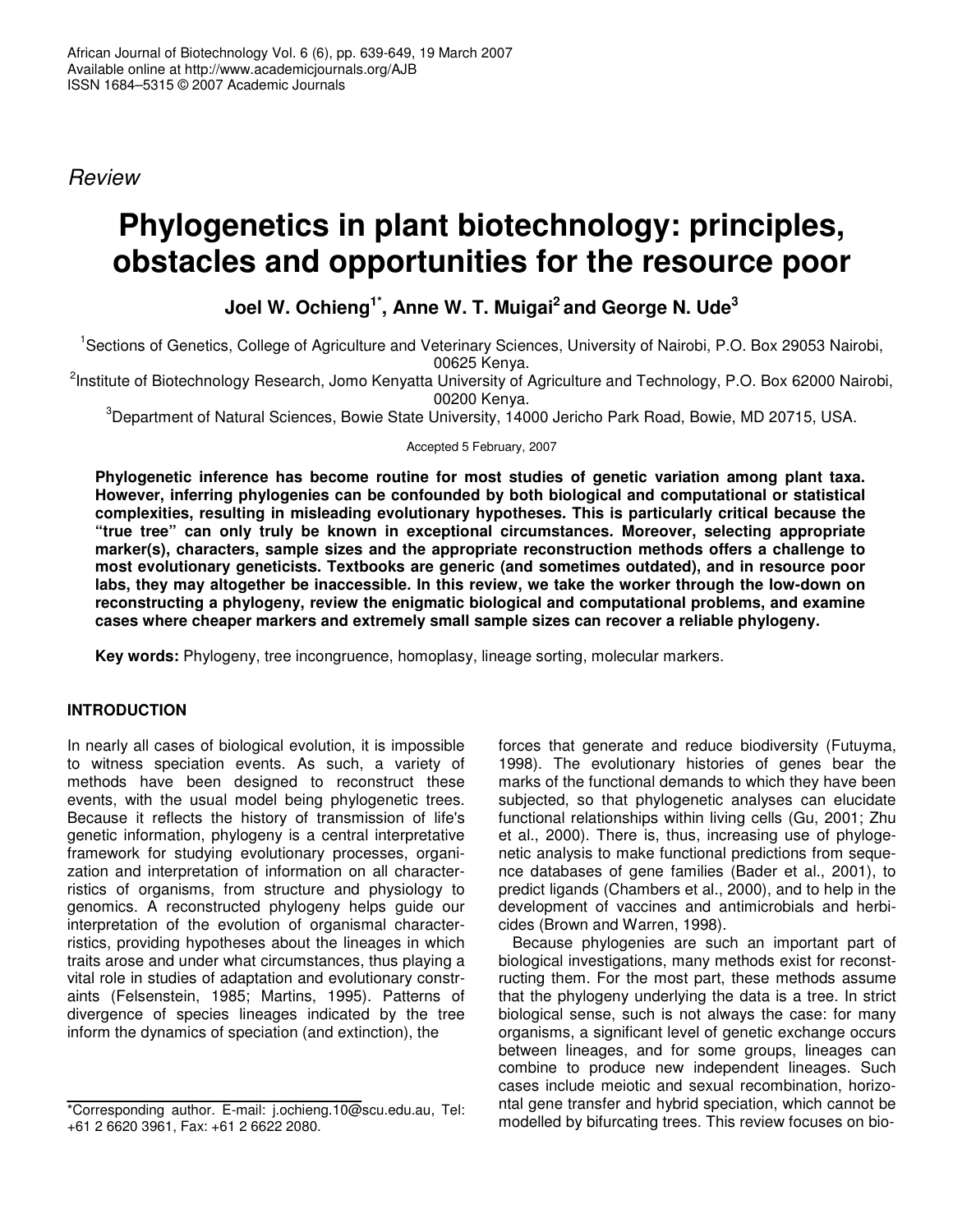logical and statistical problems encountered, cheaper ways of data production relevant to the resource poor, and a stepwise guide to reconstruction of phylogenies by the methods available, rather than on the technical flaws that characterise these methods.

## **PHYLOGENETIC TREES**

Phylogenetic trees are an illustration of evolutionary relationships among a group of organisms or between collections of "things" (such as genes, proteins, and organs), which are derived from a common ancestor. A tree is composed of nodes (which represent the relationships among taxonomic units) and branches (which represent the taxa). Each node represents speciation events in evolution; terminal nodes represent the data under comparison (operational taxonomic units), while internal nodes are the inferred ancestral units (hypothetical taxonomic units). The length of the branches (branch lengths), represent the number of changes that occurred in the characters prior to the next level of separation. Hence, very similar characters (sequences, alleles, body parts) will be neighbours on the outer branches. The topology of the tree is the branching pattern.

## **Kinds of phylogenetic trees**

There are different kinds of phylogenetic trees:

- (1) A cladogram.
- (2) Phenogram.
- (3) Phylogram.
- (4) Dendrogram.

The difference between these trees is not trivial; there are a number of published papers in which trees have been given the wrong name. A cladogram shows the relative recency of common ancestry; all the objects on it share a known common ancestor (the root taxon that branched earlier of all the other taxa but is related to them) (Figure 1A). On a cladogram, the paths from the root to the nodes correspond to evolutionary time (Figure 2A). When a cladogram has branch lengths, it is termed a phylogram (also called metric or additive trees). A dendrogram is a special kind of cladogram in which the tips of the trees are equidistant from the root Figure 2B. Phenograms are phylogenetic trees where all the objects on it are related descendants, but there is not enough information to specify the common ancestor (root). A phenogram is therefore an unrooted tree. The paths between nodes do not specify an evolutionary time. The number of tree topologies of a rooted tree is much higher than that of an unrooted tree for the same number of OTUs. Therefore the error for the latter topology is smaller than that of the rooted tree.

#### **BOOTSTRAP AND JACKNIFE VALUES**

Bootstrapping is a validation procedure (Felsenstein, 1985) in which the character columns are resample from the data matrix (with replacement) to produce bootstrap pseudoreplicates (each pseudoreplicate contains each of the original taxa, but some original characters are presented more than once and some not at all). Each pseudoreplicate is then analysed phylogenetically, with a consensus tree constructed to summarize the results of all replicates. The proportion of trees/replicates in which a grouping is recovered is presented as a measure of support for that group. However, bootstrap confidence levels apply to nodes- they are not joint confidence statements; the joint confidence drops as additional nodes are considered. Felsenstein (1985) explicitly stated that bootstrapping provides a confidence interval that contains "the phylogeny that would be estimated from repeated sampling of many characters from the underlying set of all characters", NOT the true phylogeny. Thus Felsenstein viewed bootstrap values as a measure of "repeatability" rather than measures of "accuracy". Unlike bootstrapping, jacknife resampling is a method in which either characters or taxa are resampled without replacement (Efron, 1979).

#### **TREE RECONSTRUCTION METHODS**

There are three basic types of phylogenetic reconstruction methods in common use: distance-based methods, maximum parsimony, and maximum likelihood heuristics.

## **Distance methods**

Distance-based methods operate by first estimating pair wise distances and then computing an edge-weighted tree using those distances. These methods are guaranteed to reconstruct the true tree if their estimates of pair wise distances are sufficiently close to the number of evolutionary events between pairs of taxa (Kim and Warnow, 1999). For many models of biomolecular sequence evolution, estimation of sufficiently accurate pair wise distances is possible (Li, 1997).

## **Maximum parsimony**

Maximum parsimony heuristics is typical in the analysis of DNA sequences, in which the objective is the tree with the minimum number of nucleotide substitutions across the tree (Felsenstein, 2003 for a review on heuristics). These heuristics operate by hill climbing through an exponentially sized tree space. However, there are reservations to the use of Maximum parsimony as not being statistically consistent (Felsenstein, 1978); neverth-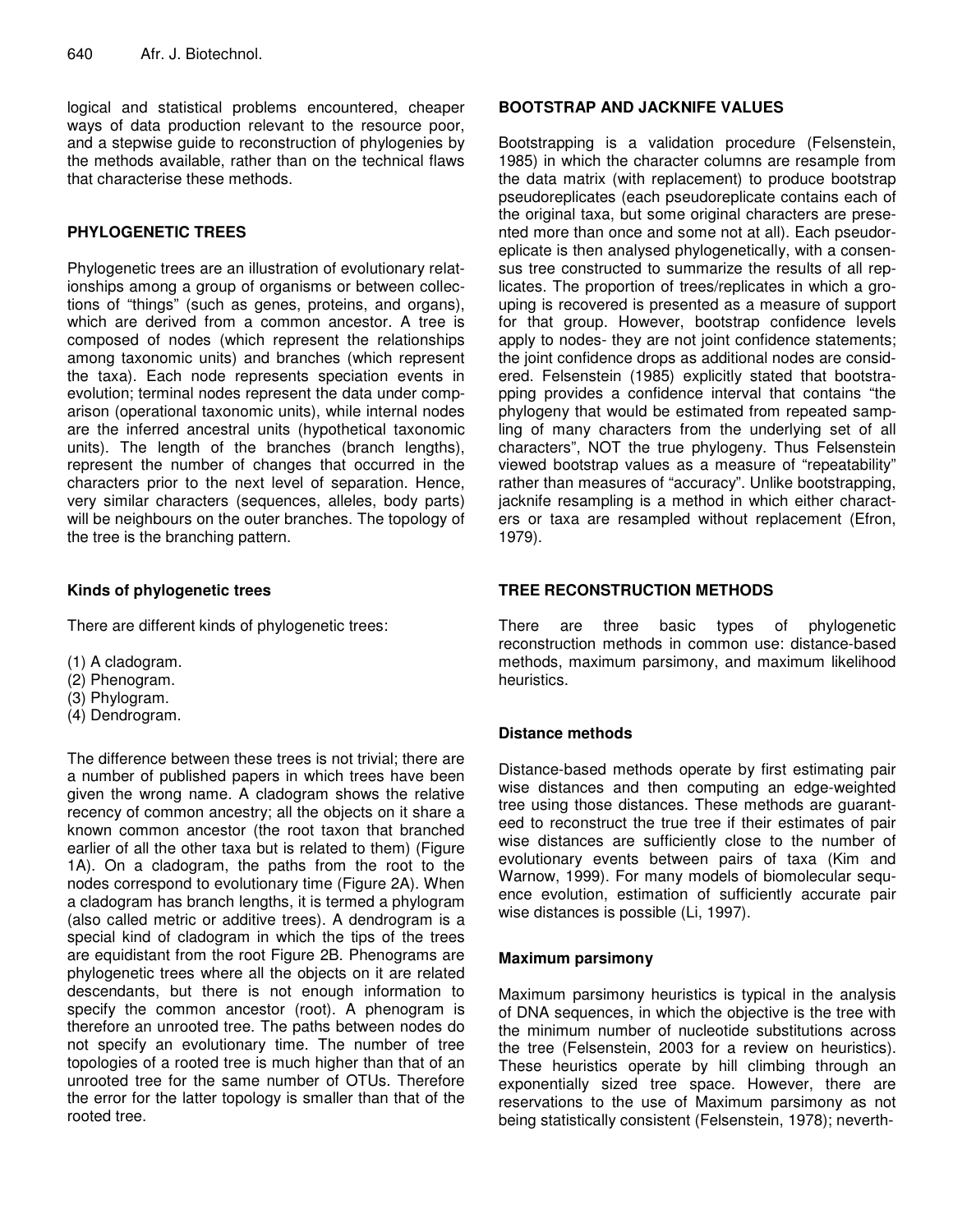

**Figure 1.** A. Rectangular Cladogram; B. Phenogram showing the systematic relationships among eucalypt genera *Corymbia*, *Angophora* and *Eucalyptus* (Ochieng et al., unpublished).

eless, it is a very popular approach in systematics because it is more computationally efficient with large numbers of taxa than maximum likelihood.

#### **Maximum likelihood**

Maximum Likelihood (ML) seeks the tree T and its associated parameters (such as edge-lengths, rates of evolution for each site, etc.) that maximize the probability of generating the given set of sequences. The general idea behind maximum likelihood is the estimation of a model by finding the model that maximizes the conditional probability of data/model, the likelihood of the data.

#### **MARKERS FOR PHYLOGENETIC INFERENCE**

One of the greatest impediments to genetic research in developing countries is the high cost associated with molecular analysis. These include costs associated with direct consumables as well as a lack of appropriate equipment to carry out such analysis. In contrast, institutions in developed economies have facilities for 'state of the art' methodologies such as microarray and real-time PCR analysis of gene expression, high throughput DNA sequencing, and nanotechnology for DNA quantitation. Ironically, developing countries are a reliable source of skilled manpower for universities and research centres in developed countries.

Due to inadequate research funds and the lack of equipment, developing country researchers still utilize old tools for molecular analyses such as allozymes, RAPD, RFLP and others, that were revolutionary around the third quarter the last century, but which are now mundane. To emphasize this passage of time (and technology), some journals (examples are Molecular Ecology and Heredity) no longer accept manuscripts that primarily report RAPDbased analyses. It is argued that such data have low repeatability. Although admittedly, the non-repeatability of data such as RAPD might be suggested on weak grounds; case studies have shown that even DNA sequencing is not the most corroborated and often leads to intraindividual sequence variation (Dunning et al., 1988; Ling et al., 1991). Microsatellites, commonly referred to as SSRs, are another useful marker whose utility in higher-level phylogenetic inference has been questioned.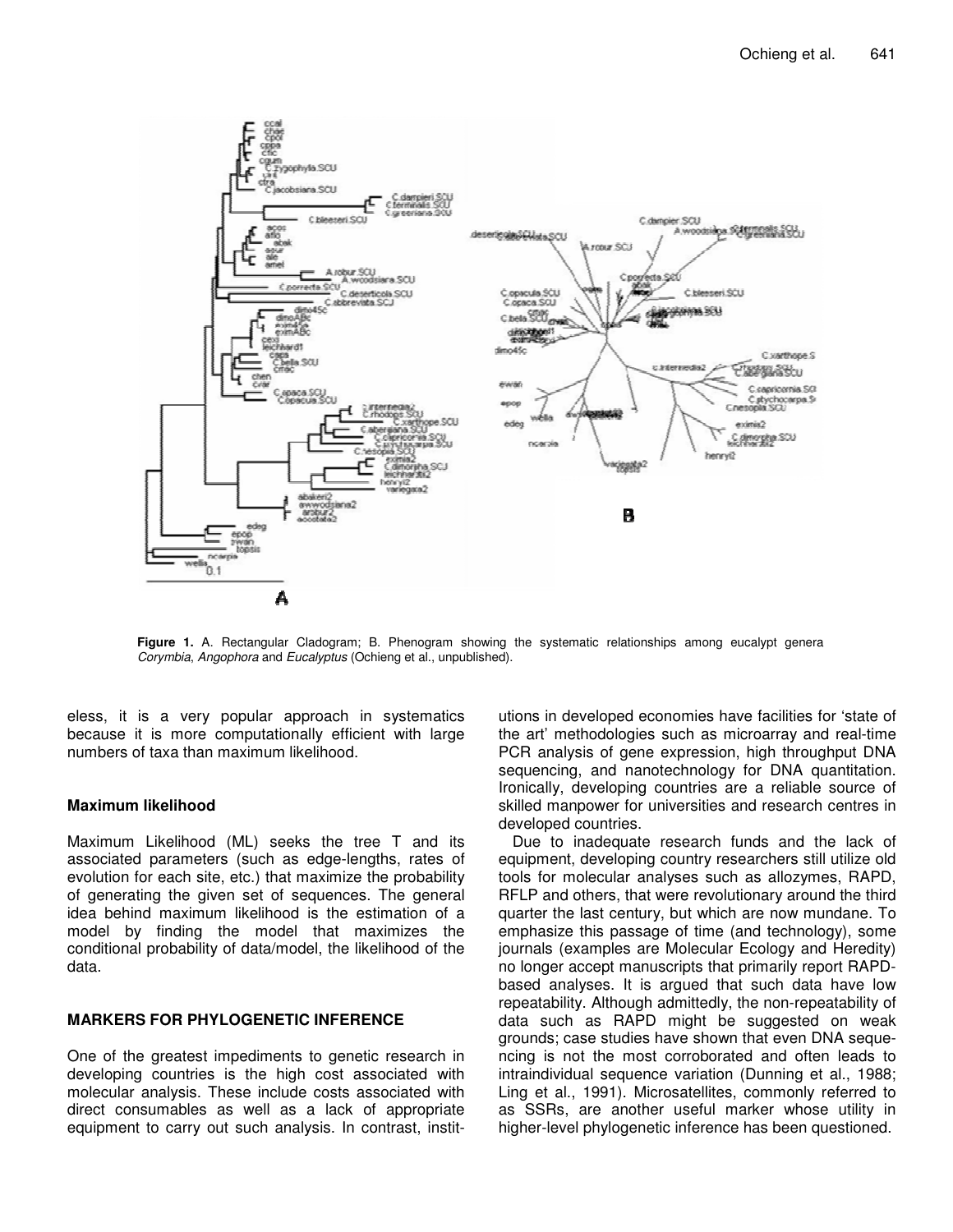

**Figure 2.** A- Phylogram; a cladogram with branch lengths. (Pepper and Norwood, 2001); B- Dendrogram, a cladogram with branch lengths and the tips of the trees are equidistant from the root. (Paraa et al., in press).

However, some of these 'condemned' markers are cheaper, can be genotyped without elaborate equipment, and in phylogenetic inference, might have superior signals to gene sequences.

#### **Supporting microsatellite utility**

Microsatellites, also referred to as simple sequence repeats (SSRs), are segments of DNA with tandem repeat of short sequence motifs, each generally less than 5 bp in length (Bruford and Wayne, 1993). SSRs have many advantages over DNA sequencing, including a greater representation of different genomic regions in a single dataset. Their faster evolution may lead to more informative characters. However, the utility of SSRs in reconstructing phylogenetic relationships, especially among divergent taxa, is a matter of current debate. Apart from the technical difficulty in amplifying SSRs across taxa, they are believed to possess three interrelated attributes that may limit their use in reconstructing phylogenies of divergent taxa:

- 1) A constraint on allele size range (Goldstein and Pollock, 1997)
- 2) High mutation rates.
- 3) Size homoplasy (Bruford and Wyne, 1993).

Another limitation is that even when it is possible to

amplify SSRs in divergent taxa, the sequences may not be similar enough to permit confident assessment of orthology. These reasons partly explain why many phylogenetic studies utilizing microsatellites have been restrictted to intra-specific relationships (Goldstein et al., 1999), or to the use of the SSR flanking sequence in higher order phylogenies (Streelman et al., 1998; Zhu et al., 2000).

Some notable cases exist for the use of repeat sequence variations in highly divergent taxa:

- 1) Richard and Thorpe (2001) used SSR size variation to analyse the phylogenetic relationships among the western canary island lizards, a group that diverged five million years ago (MYA). This divergence time corresponds to five million generations given their short generation time of one year (Richard and Thorpe, 2001).
- 2) Ritz et al. (2000) applied repeat size variation at SSR loci to resolve the relationships among four genera (Bos, Bison, Bubalus and Syncerus) in the tribe Bovini. To overcome issues of homoplasy, the authors used the average square  $(\delta \mu)^2$  genetic distance measure (Goldstein et al., 1995). They found this measure to be robust despite fluctuations in population size, and retained linearity with increasing time. The tree topology was retained when data were reanalysed with Cavalli-Sforza and Edw-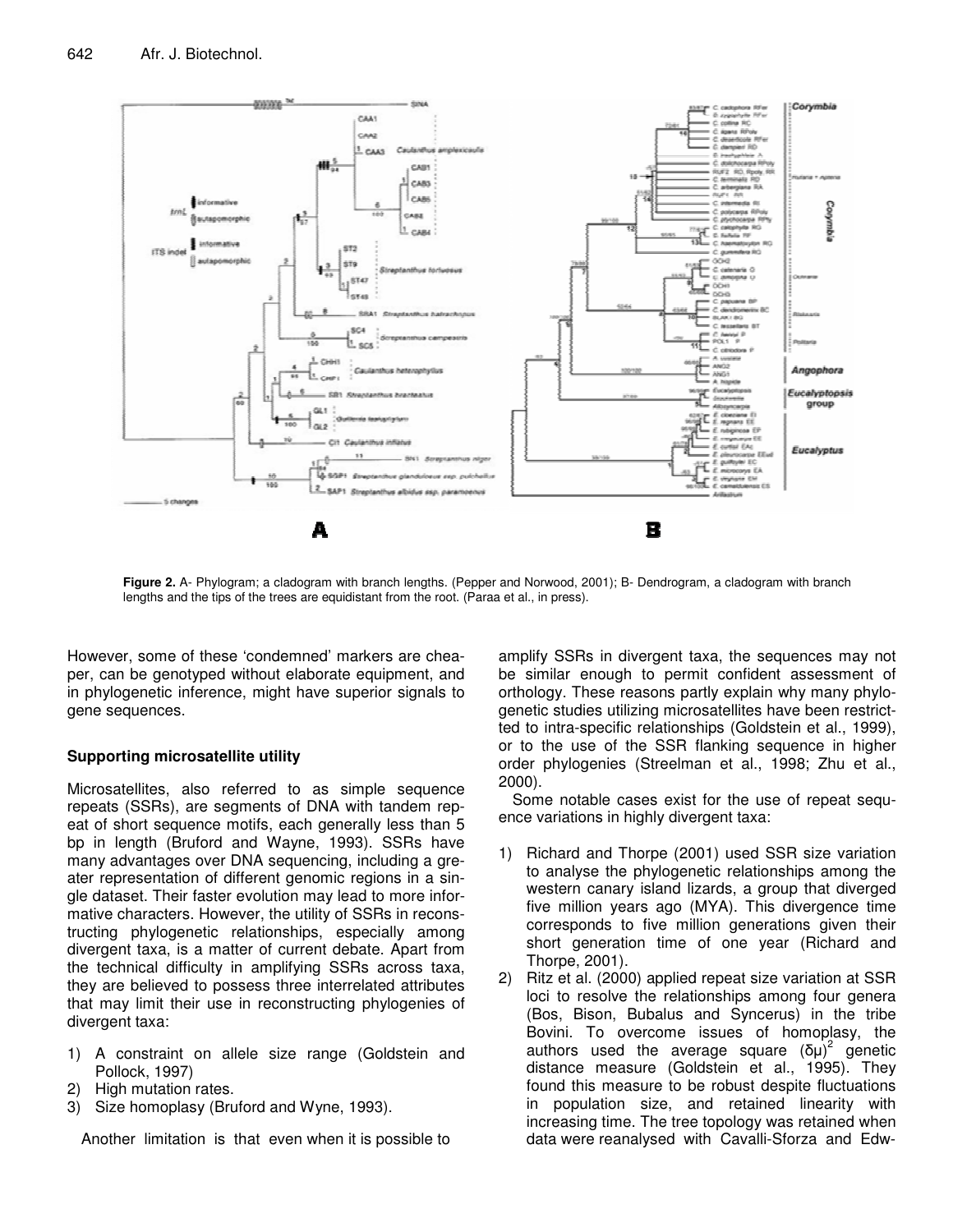ards' (1967) chord distance (*DC*) that is, interestingly, based on the infinite allele model.

3) SSR length variation has been used in reconstructing the phylogeny of Darwin's finches (Petren et al., 1999). Although considered to be congeneric, these birds are believed to have radiated at least three MYA (Petren et al., 1999). With their short generation time of four months to one year (Zink, 2002), they have evolved for over five million generations.

Although these examples are mainly from animals, the rarity of SSR use in phylogenies of plant taxa may be due mainly to low levels of transferability (Peakall et al., 1998) and a low level of SSR conservation among many plant taxa (Whitton et al., 1997), rather than concerns relating to high mutation rates or other evolutionary considerations. This argument was recently put to test when, in a pioneer study using SSR to resolve an enigmatic plant phylogeny, Ochieng et al. (in review), using eight polymorphic SSRs, resolved a well-corroborated phylogeny for a plant group that diverged over 70 Million years ago. The authors addressed the factors that limit the use of SSRs in higher order phylogenetic inferences. Thus it would appear that when the problems of range constraints, high mutation rates and size homoplasy are addressed, SSRs may be utilised in phylogenetic studies, even among very divergent taxa, so long as SSR primers amplify across such taxa.

#### **When SSRs can be used in higher order phylogeny**

It is a widely held view that SSRs may not be useful in phylogenetic studies above the species level (Streelman et al., 1998; Zhu et al., 2000). Realistically, the problems that limit the use of SSRs in higher order phylogenetic relationships are relevant only when 'above threshold' number of generations have passed since divergence from a common ancestor. Taxonomic rank, which creates the artificial constructs 'higher order' or 'lower order' phylogeny, is irrelevant when evaluating the potential for SSRs use for a group of taxa. We believe that SSRs can reconstruct deep phylogenies under the following scenarios.

**Appropriate genetic distance measures:** Homoplasy is expected under the stepwise mutation model (SMM; Kimura and Ohta, 1978), which assumes loss or gain, with equal probability, of a single repeat unit through mutation. However, the infinite allele model (IAM; Kimura and Crow, 1964) expects no homoplasy because a mutation is assumed to result in an allelic state not previously encountered in the population. Several genetic distances that make different assumptions have been developed for use with microsatellite data, however, the appropriateness of each of these distance methods will vary from case to case, depending on the model of microsatellite evolution, mutation rates, effective population size, and time since divergence. The ideal distance measure will therefore depend on the charact-eristics of the SSRs and on the phylogenetic question being addressed. If it is not clear under what model the SSRs used in a study evolves, we advocate the use of two genetic distance measures: the SMM model based average square distance ( $\delta \mu$ <sup>)2</sup>; analogous to D1 of Goldstein et al. (1995), and Nei's (1972) IAM based standard genetic distance (*Gst*). The average square distance (Goldstein et al., 1995) addresses size range constraints, thereby accounting for homoplasy. The distance retains linearity with increasing evolutionary distance, and hence is suitable for reconstructing trees that include more distantly related taxa (Goldstein et al., 1995; Pollock et al., 1998; Petren et al., 1999; Ritz et al., 2000; Richard and Thorpe, 2001). This distance has been successfully used in recovering well-corroborated phylogenetic hypotheses in a number of studies involving divergent taxa (Petren et al., 1999; Ritz et al., 2000; Richard and Thorpe, 2001; Ochieng et al., in review). On the other hand, Nei's (1972) distance is expected to become more linear while the linearity of average square distance wanes as the SSR mutations become more like the IAM model (Goldstein et al., 1995). In the Bovini study (Ritz et al., 2000) mentioned earlier*,* the authors used the genetic distance measure,  $(\delta \mu)^2$ (Goldstein et al., 1995) to account for size homoplasy. They found the measure to be robust despite fluctuations in population size, and retained linearity with increasing time. In real data, however, both distances often recover a similar tree topology (Ritz et al., 2000). This is expected to be the case when the data comprise a minimum proportion of homoplasious alleles, as well as when SSRs evolve at a lower rate and are highly conserved, both in the repeats and in the flanking regions.

**Range constraint and size homoplasy:** Homoplasy may arise due to:

- I. Mutations in microsatellite repeat region or flanking region that result in alleles being similar in state but not by descent.
- II. A constraint to the upper (and sometimes lower) bound on the number of repeat units at a locus may exacerbate homoplasy in the repeat region, as these size limits allow only a finite number of character states.
- III. Insertion and deletions in the flanking region making alleles similar in state but not by descent.

At longer time intervals, homoplasy is expected to increase, while phylogenetic signals move to obscurity as saturation is approached (Takazeki and Nei, 1996). Sometimes, the data and results do not support a likelyhood of phylogenetic signal saturation reasons, such as when: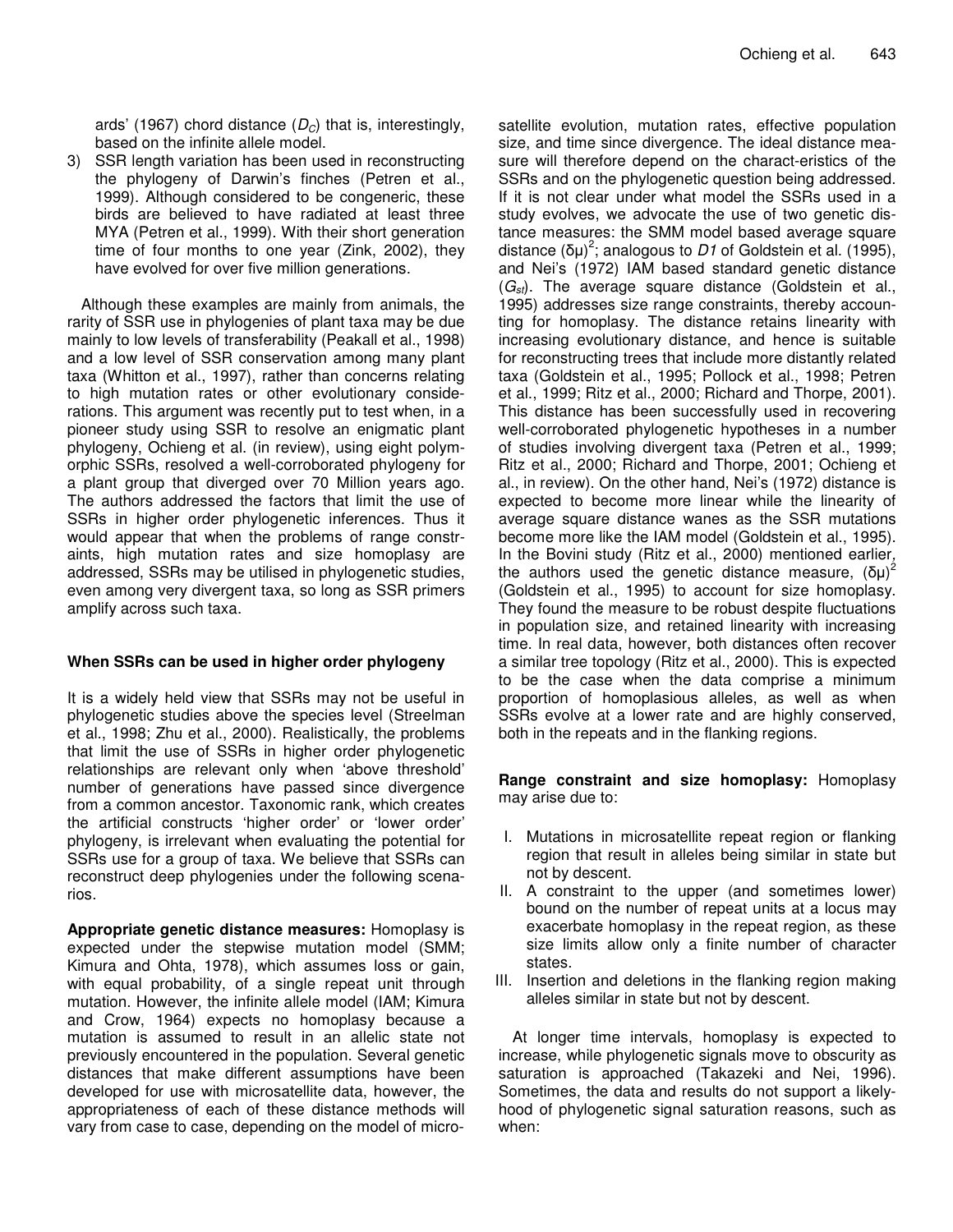- 1) The average of the means of allele size range for each species or clade considered separately across all loci is significantly less than the mean for all species combined (Ochieng et al., in review). This would suggest that saturation of phylogenetic signal through homoplasy due to range constraint is minimal because the allele size range of species or subgroups does not reach the total observed allele size range.
- 2) Sizes of most alleles in the dataset differ by a number divisible by their repeat unit length, implying a low likelihood of homoplasy due to mutations in the regions flanking the repeats. Insertions and deletions should be equally likely to involve odd and even numbers of bases (Ochieng et al., in review)
- 3) Theoretically, variation in the amount of size homoplasy is expected among SSR loci because variation in mutation rates reflects the stochasticity among loci of the coalescence process (Garza and Freimar, 1996). However, when the bootstrap support for tree topology recovered is high, this would reflect concordance among loci. Bootstrapping characters from loci with varied levels of homoplasy is expected to recover discordant phylog-enetic hypotheses, usually signified by low bootstrap values on the consensus tree.

**'Below threshold' number of generations:** The properties that limit SSR use in phylogenetics (mutation rates, size constraint and homoplasy) relate to the number of generations since the divergence of taxa, rather than to their classification. If SSRs correctly resolved phylogenies of lizards that have diverged for five million generations (Richard and Thorpe, 2001), then they may recover the correct phylogeny for plant genera that have diverged for up to five million generations, assuming the mutation rates are comparable. Notably, Richard and Thorpe, (2001) analysed only five SSR loci, and the results corroborated the true and confirmed organismal phylogeny. Apart from the average square distance of Goldstein et al. (1995), the authors utilized other distances such as Nei's (1972) *Gst* and allele sharing statistic (*PSA*) for comparison. Their data contradicted the expectation that the SSR genetic distances may lose linearity after several thousands of generations, essentially due to range constraints in allele sizes (Feldman et al., 1997). As the authors noted, the fact that the essentials of a well-corroborated tree can be reconstructed from such a relatively small number of loci argue for their utility in this area. As stated earlier, SSR length variation has also been used in reconstructing the phylogeny of Darwin's finches, which are believed to have radiated at least three MYA, corresponding to over five million generations (Petren et al., 1999). Thus we argue that with limited financial resources, SSRs would be a suitable and cheaper marker compared to DNA sequencing for phylogenetic reconstruction.

#### **How many samples can infer a phylogeny**

In phylogenetic analyses using sequence data such as nuclear ribosomal ITS, chloroplast genes in plants, mitochondrial genes such as Cytochrome *b*, and the D-Loop regions in animals, a single individual is often used to represent a clade. However, when using the more polymorphic markers such as SSRs and allozymes, there is a tendency to use hundreds of samples per clade. Thus there has been considerable discussion regarding the optimal sample size in population genetic analyses, with some workers recommending large sample sizes to account for sampling variance (Nei, 1978; Ruzzante, 1998). In phylogenetic studies, however, pairwise genetic distance between individuals (or groups of individuals) rather than allele frequencies are relevant. Kalinowski (2005) recently simulated the relationship between sample size, polymorphism, and the coefficient of variation of genetic distances derived from microsatellite markers. He found that when the differentiation among the taxonomic units to be measured is large, one or two samples per group would give similar results to a large sample size.

Increasing sample size under a large *FST* scenario produced diminishing effect on the coefficient of variation of the genetic distance. Kalinowski's simulated data showed that the rate at which increasing sample size decreased the coefficient of variation was determined principally by the amount of differentiation between populations. This means that more individuals are necessary only when the degree of differentiation is low. In the case of interspecific and intergeneric, or the more amorphous 'higher order' phylogenies, the differentiation in question is among species rather than just between populations of the same species. Hence the between species and between genera *FST* values are expected to be large since the two genera have diverged for a longer evolutionary timescale. This view has recently been qualified using real data. To resolve a notoriously difficult phylogenetic question, Ochieng et al. (in review) recently used a single individual to represent a species in among-genera eucalypt phylogeny, recovering well corroborated evolutionary hypotheses.

Apart from SSRs, proteins have been used in phylogenetic reconstruction. Demastes and Remsen (1994) analysed allozyme variation to reconstruct the phylogeny of eight bird genera in the family Cardinalinae, using a single individual to represent each genus in the family. Their tree topologies supported phylogenetic analyses of morphological characters. As the authors noted, in a phylogenetic context the priority switches from more samples to more phylogenetic characters (Demastes and Remsen, 1994, and references therein). We are aware that allozymes are less polymorphic compared to SSRs, however, Kalinowski's (2005) simulation addresses this difference in variability and its implications. Nonetheless, to be sure the small sample sizes are taken fully into account, a surrogate analysis should be conducted for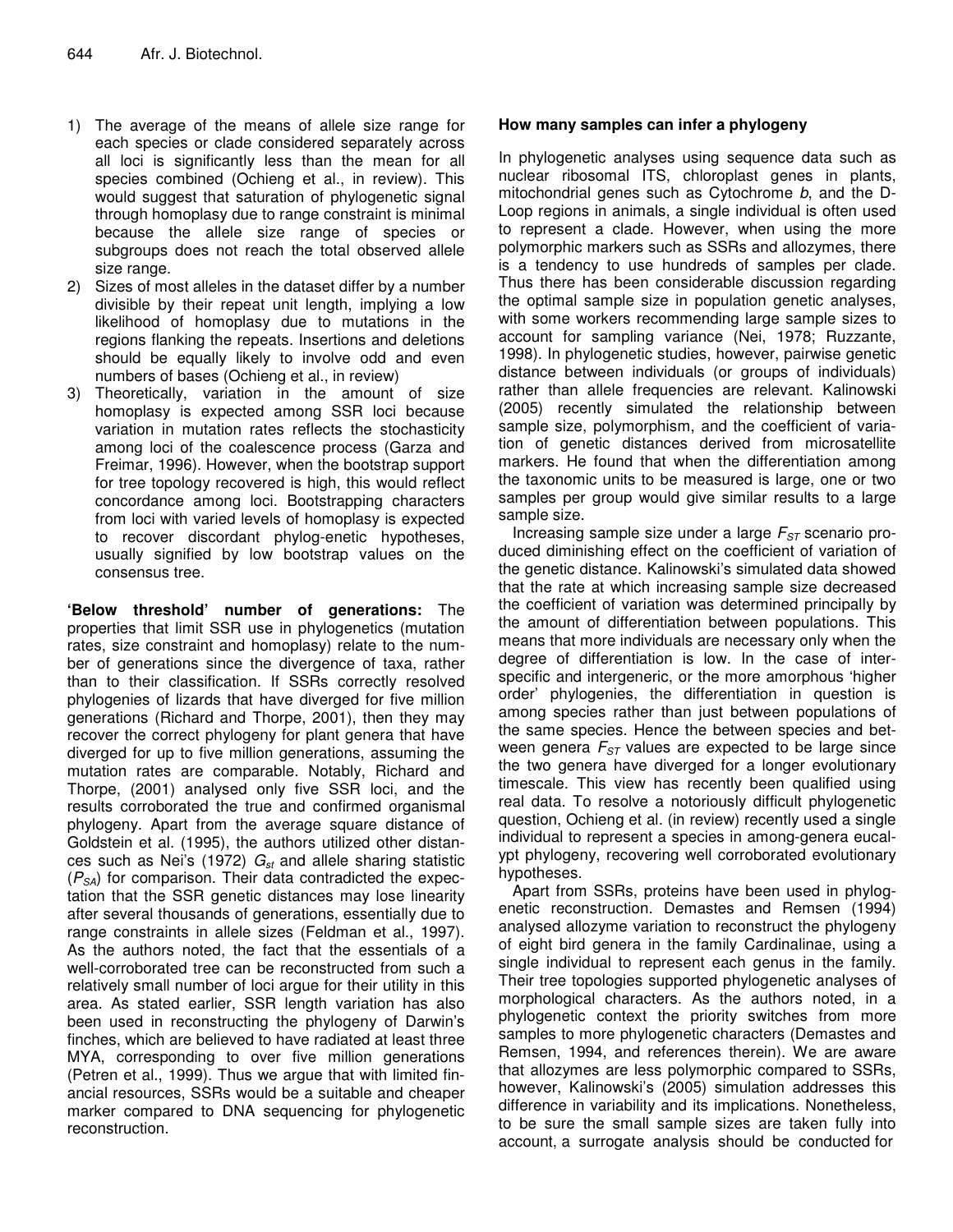samples pooled into the main groupings. The finding that such low sample numbers can infer a 'correct' phylogeny is welcome for research groups with limited funds available for field collections and molecular analyses.

#### **PHYLOGENETIC TREE INCONGRUENCE**

Phylogenies inferred from independent data partitions may differ from one another in topology despite the fact that they are drawn from the same set of organisms. We do not of know cases in which phylogenetic incongruence has been attributed to non-repeatability of data, even in cases where AFLP or RAPD markers were used. Cases of low statistical support or contradictory results in molecular studies are commonly attributed to insufficient information from short sequences (Cummings et al., 1995; Renner and Chanderbali, 2000), poor taxon samp-ling (Steane et al., 1999, but see Steane et al., 2002), strong rate variation across nucleotide sites or taxa (Kuhner and Felsenstein, 1994; Takezaki and Gojobori, 1999), homoplasy and hybridization (McCracken and Sorenson, 2005), the use of inappropriate phylogenetic models (Cunningham, 1997), paralogy (Ochieng et al., in review) or a combination of these factors. Hence incongruence may arise from statistical or biological causes. Common statistical (or computational) causes, such as inadequate or non-judicious sampling, inappropriate tree reconstructtion methods, and inadequate phylogenetic characters can be addressed by expanded or judicious sampling, addition of phylogenetic characters or by modifying analysis and tree construction models (Udovicic et al., 1995; Steane et al., 1999, 2002; Udovicic and Ladiges, 2000). However, incongruence that has its origin in genealogical discordance is not easily resolved. Notorious biological causes of tree incongruence include hybridization (Dumolin-Lapegue et al., 1997; McKinnon et al., 1999; Avise, 2000), homoplasy (McCracken and Sorenson, 2005), paralogy (Ochieng et al., in review) and lineage sorting (Avise et al., 1990; Maddison, 1997; Avise, 2000; Lu, 2001; Takahashi et al., 2001).

## **Paralogy and lineage sorting**

Sequences that have evolved from a single most recent common ancestor (MRCA) at the root of a clade are said to be orthologous. In contrast, DNA sequences that are the result of gene duplication events are paralogs. Gene trees that are reconstructed from orthologs will be identical to the species trees, while those reconstructed from paralogs may be incongruent because the tree topology reflects both gene duplication as well as speciation events. An example of genes known to exist in multiple copies in plant genomes is the nuclear ribosomal internally transcribed spacer (nrITS), implicated in RNA maturation (Baldwin et al., 1995). The nrITS is generally located in one to several arrays, with generally low intragenomic rDNA diversity due to concerted evolution within and between ribosomal loci (Dover, 1982; Arnheim et al., 1983; Baldwin et al., 1995). However, there are a number of scenarios in which evolution may not be concerted for some paralogous sets:

- 1) When concerted evolution is slower than speciation, then a single genome will contain divergent paralogues.
- 2) When paralogous rDNA are present in non homologous chromosomes; this may also preclude complete sequence homogenization between the paralogous sets (Ochieng et al., in review).

Such paralogs would be divergent, and may also form separate clades in a phylogenetic framework. Paralogs may be the result of hybridization, polyploidization, or stochastic gene duplications (whole genome, large scale chromosomal, or single gene duplications). However, the evolutionary fate of duplicated genes is largely unknown. Duplicated genes could either evolve novel functions, or become pseudogenes (i.e., non-functional paralog) through loss-of-function mutations. Several lines of evidence can show that a paralog is a pseudogene: comparatively lower GC content suggesting lower structural stability, deamination-like mutations at potential methylation sites, lack of conserved helices and hairpins, and conspicuoussly lower thermodynamic stability in secondary structures.

A number of population genetic processes can cause orthologs to be randomly or systematically lost in some species: Genetic drift and population bottlenecks (random), and natural selection (systematic). Thus, when a species lacks a particular ortholog, it is possible to use a paralog and be unable to detect the mistake. This can cause paraphyly or polyphyly, and erroneous evolutionary interpretations if orthology of alleles were assumed. However, recognition of divergent paralogues and pseudogenes will provide workers with more out group opportunities. Indeed, the first report of pseudo-genes recovering a more corroborated phylogeny than ITS functional paralog is currently under review (Ochieng et al., in review). The freedom from functional constraint would appear to make pseudogenes more suited for phylogenetic work than the functional genes.

The random loss of orthologs is termed "lineage sorting" (Nei, 1987). During speciation or successive rounds of speciation, ancestral polymorphisms may be stochastically (by chance) sorted in descendants. This incomeplete lineage sorting has caused phylogenetic difficulties in a number of studies (Pamilo and Nei, 1988; Takahata, 1989; Lu, 2001; Takahashi et al., 2001; McCracken and Sorenson, 2005).

#### **Homoplasy**

Homoplasy is the similarity in characters but no common ancestry; similarity due to convergent, parallel or 'loss' evolution. In phylogenetic reconstruction, of interest are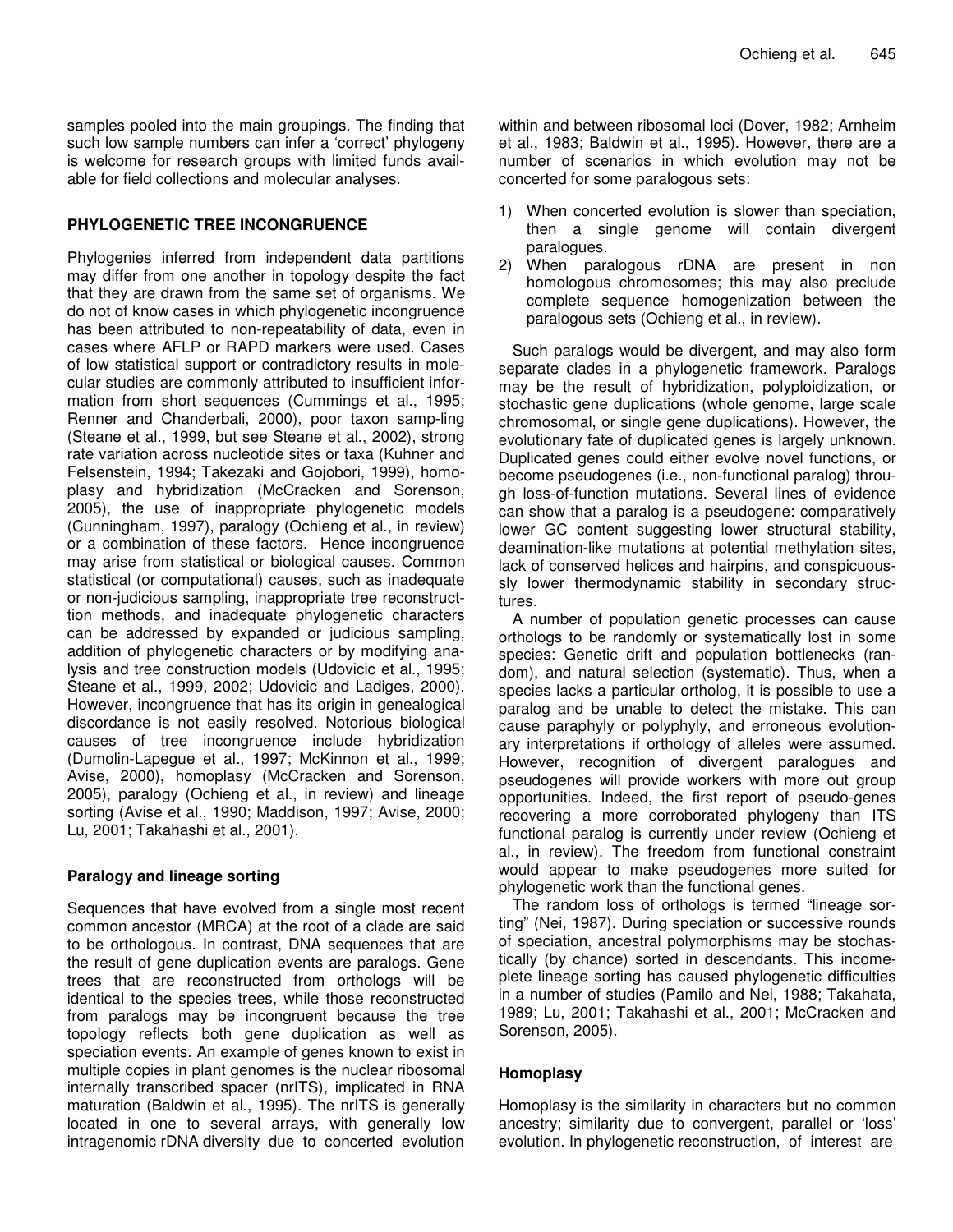characters that are shared due to common ancestry (homologs). Homoplasy would tend to increase with time since speciation, and with increasing rates of mutation. Though homoplastic characters can obscure synapomorphies (shared derived characters), it is easily detected in cases of very recent speciation, and where retained ancestral polymorphism is still extant.

Tests for homoplasy employs different measures of character quality, including successive approximations (Farris, 1969), compatibility analysis (Meacham and Estabrook, 1985), and the optimization method of Goloboff (1993). Goloboff's criterion searches for trees that imply the highest weights for all characters. Character quality is assessed by a function that relates the fit of a character on a tree to its homoplasy: *k*+1/(*s*+*k*+1-*m*), where *k* is a constant describing the concavity of the fit/homoplasy relationship, *s* is the number of steps required for a character to fit a particular tree, and *m* is the minimum possible number of steps for that character on any tree. A posteriori weights is assigned to each character based on its maximum consistency index (CI- Kluge and Farris 1969) and homoplasy index over all trees and are used in subsequent parsimony searches. Heuristic searches can be implemented in PAUP using random taxon addition and TBR branch swapping option. This procedure is repeated until character weights (and tree topologies) are stable for two consecutive iterations. Another method developed by Ochieng J.W. (unpublished) to test for homoplasy involves sequential character exclusion to create polytomies, followed by reinstatement in a stepwise manner and observing the changes in tree topology. This test tries to determine if there is a statistically significant excess of homoplasies compared to that expected by mutation in the absence of recombination. This test relies on the observation that, as the time depth of a soft polytomy increases, homoplasy will tend to obscure relationships and increase the number of characters needed to resolve a given gene tree, regardless of whether that gene tree matches the species tree or not. For soft polytomies that occurred farther in the past, homoplasy may overwrite phylogenetic signal, such that each gene tree effectively becomes a hard polytomy with internal branch lengths that do not differ significantly from zero in a statistical framework.

## **Insufficient phylogenetic characters**

Operationally, insufficient data in a phylogeny is represented by polytomies, in which three or more descendant lineages diverge from a single node. "Soft" polytomies may be due to insufficient data and often can be resolved by adding more or different kinds of characters (Maddison, 1989; DeSalle et al., 1994). However, previous studies have shown that even massive datasets may fail to get the true tree (Kuhner and Felsenstein, 1994, Takezaki and Gojobori, 1999; Qiu et al., 1999) when other biological factors compound the analysis. In contrast, a "hard" polytomy represents the simultaneous origin of three or more gene lineages from a common ancestor and has no bifurcating resolution. Instances in which intervals between successive branching events are too short to accumulate informative variation also are effectively hard polytomies (Hoelzer and Melnick, 1994). Hard polytomies can be identified by internal branch lengths that do not differ significantly from zero (Walsh et al., 1999).

# **Recombination, hybridization and reticulate evolution**

Recombination is the reciprocal exchange of genetic material between two homologous chromosomes during meiosis (Griffiths et al., 2005). Its frequency varies between loci, is influenced by chromosomal location (regions near centromeres and telomeres show little recombination) and sequence structure, and has been found to occur within single genes (Zhang and Hewitt, 2003). Intragenic recombination generates alleles that are chimeric between parental alleles (Small et al., 2004) and therefore when it has occurred, the evolutionary history of a set of sequences forms a group of contradictory phylogenetic trees rather than a single tree (Zhang and Hewitt, 2003). When using nuclear genes for phylogeny reconstruction, avoiding regions that have been influenced by recombination may be difficult, because a positive correlation exists between recombination rate and the level of sequence polymorphism, and polymorphism is desired in such analyses (Zhang and Hewitt, 2003). Therefore, genomic regions with low recombination rates may not have enough sequence variation for phylogenetic analysis. The likely strategy for overcoming this problem is to analyse recombination events in the dataset and incorporate them into the models of evolution. In general, chloroplast genome does not recombine; it is a conserved maternally inherited organelle, which would maintain its integrity throughout hybridization, except in a few plant systems.

Several methods have been developed for detecting the presence of recombination, identifying the parental and recombinant individuals and approximating the positions of recombination breakpoints (reviewed in Posada and Crandall, 2001). These generally involve four different detection strategies: distance methods that look for inversions of distance patterns among the sequences; phylogenetic methods that compare the branching patterns of adjacent sequences; compatibility methods that partition phylogenetic incongruence site by site; and substitution distribution methods that look for a significant clustering of nucleotide substitutions or an expected statistical distribution (Posada and Crandall, 2001). Detection of recombination by more than one method should always be attempted before conclusions are drawn about the presence of recombination.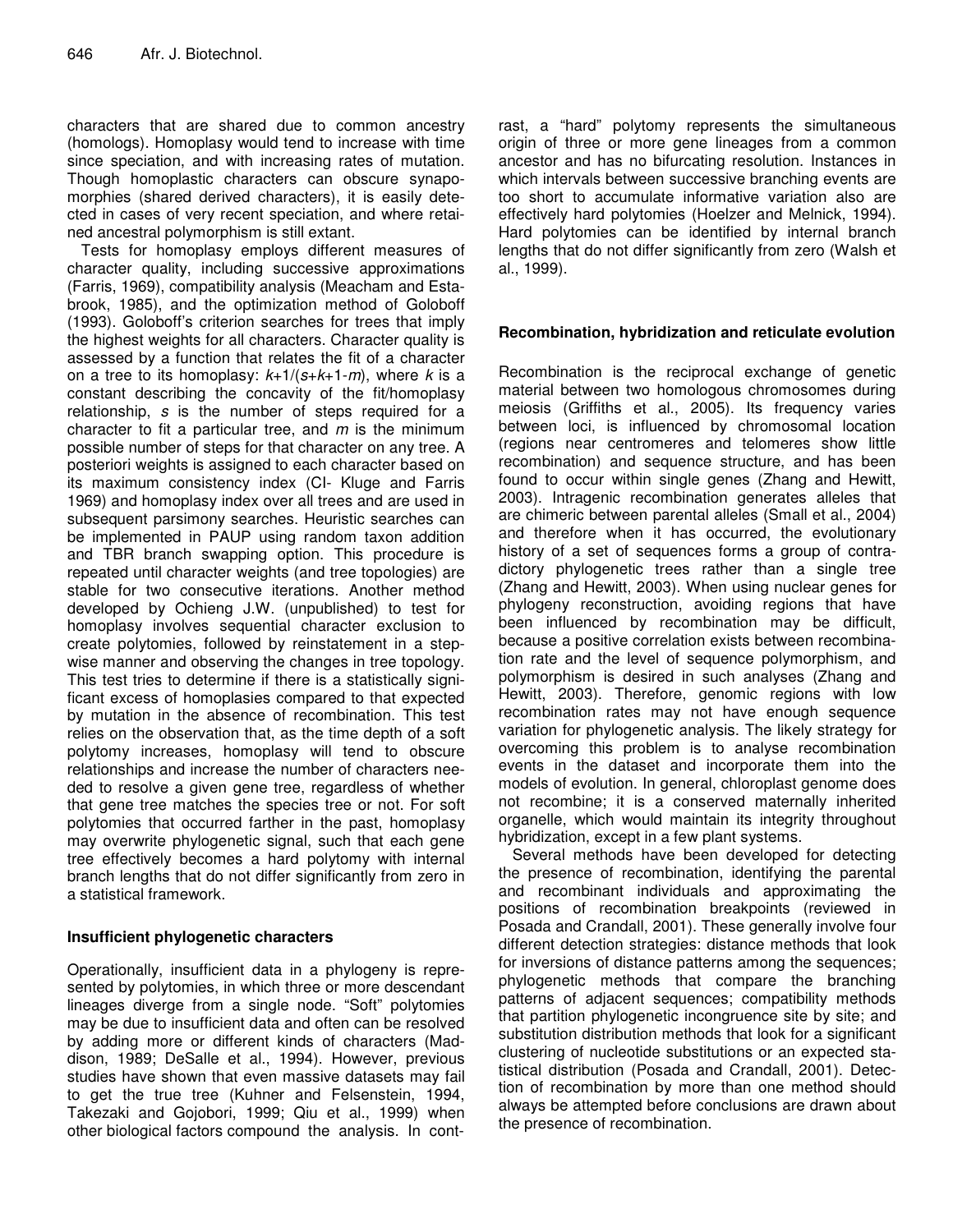#### **Tree reconstruction models and rate heterogeneity**

Evolutionary rate heterogeneity among sites or lineages can cause phylogenetic problems. Simulation studies have shown that correct phylogenetic reconstruction can be hampered by heterogeneity in molecular evolutionary rates among lineages or sites, but that except in extreme cases, it should be possible to reconstruct the correct tree by selection of appropriate methods, models, and parameters (Felsenstein, 1988; Li, 1997; Siddall, 1998). Simulations using matrices with up to ninefold substitution rate differences among taxa indicate that ML may be robust against unequal rate effects (Li, 1997, p. 135). Neighbor joining too is considered robust against unequal rates, as long as distances are estimated accurately (Felsenstein, 1988; Li, 1997). However, the tenet that some methods are less robust in recovering the correct phylogenies may not always hold: Russo et al. (1996) evaluated the different construction methods in recovering the true tree of a known phylogeny, and concluded that the different trees obtained by these methods were congruent. Doolittle (1999) concluded that molecular phylogeneticists may fail to find the 'true tree', not because their methods are inadequate or because we have chosen the wrong genes, "but because the history of life cannot properly be represented as a "tree".

#### **LONG BRANCH ATTRACTION**

Long Branch Attraction (LBA; Felsenstein, 1978; Carmean and Crespi, 1995; Andersson and Swofford, 2004) is a phenomenon (most pronounced in maximum parsimony) when rapidly evolving lineages are inferred to be closely related, regardless of their true evolutionary relationships. The problem arises when the DNA of two (or more) lineages evolve rapidly. There are only four possible nucleotides and when DNA substitution rates are high, the probability that two lineages will convergently evolve the same nucleotide at the same site increases. When this happens, one can erroneously interpret this similarity as a synapomorphy (that is, evolving once in the common ancestor of the two lineages). Methods suggested to avoid LBA-artifacts include excluding longbranch taxa, excluding faster evolving third codon positions, using inference methods less sensitive to LBA such as maximum likelihood, adding taxa that are related to those with the long branches to break up the long branches, and sampling more characters especially of another kind, (Felsenstein, 2003; Bergsten, 2005).

#### **Monophyletic and paraphyletic taxa**

There has been ongoing discussion regarding the concept of paraphyletic taxa (Brummit, 1996; Funk, 2001; Nelson et al., 2003; Brummit, 2003). In this paper, phylogenetic definition of the concept is adopted: a monophyletic group is a group consisting of members descended from a single most recent common ancestor, whereas "paraphyletic" means a "clade" that includes within it, a non-descendant of their most recent common ancestor. Cladistics has alternative definition of paraphyletic group as a group whose members are descended from a common ancestor, but which does not include all of the known or considered descendants of that common ancestor. Brummit (2002) gives an example of such definition as: one, which includes a single common ancestor, but not all its descendants. Implicit is that a paraphyletic taxon is a monophyletic taxon in which a member, other than the most recent common ancestor, is excluded. Each of these definitions may be right in the context of the corresponding disciplines, which differ in principle and aim. Since cladistics is an older 'lineage', a phylogenetic definition of paraphyly might sound like walking north in a southbound train. However, the definition is well considered, and is shared by phylogenetic doyens such as Joe Felsenstein (Felsenstein, personal communication to first author).

## **CONCLUSION**

It is clear from this review that majority of the problems encountered in phylogenetic inference arise from biological, genealogical or statistical causes, rather than from the non repeatability of 'old' molecular tools. We have shown that a greater majority of these problems are typical to sequence data, which are today generated by state of the art methods. Microsatellite, whose usefulness in higher order phylogeny has been unjustifiably criticised, is today perhaps the cheapest and most efficient in capturing molecular variation among taxa. We continue to support their use in phylogenetic inference as long as the number of generations since divergence so permits. While accepting that many samples per clade are necessary in population genetic studies to account for sampling variance, we support the view that in phylogenetics, the priority shifts from the number of taxa to the number of characters. The utility of fewer samples per clade and cheaper but phylogenetically robust markers such as AFLP and microsatellites is an affordable option that can be explored, albeit with caution.

#### **ACKNOWLEDGEMENT**

The authors thank Professor Joseph Felsenstein, University of Washington, for sharing certain aspects of phylogenetics. This work was written while the first author was on research leave funded by the Federal Government of Australia.

#### **REFERENCES**

Andersson FE, Swofford DL (2004). Should we be worried about longbranch attraction in real data sets? Investigations using metazoan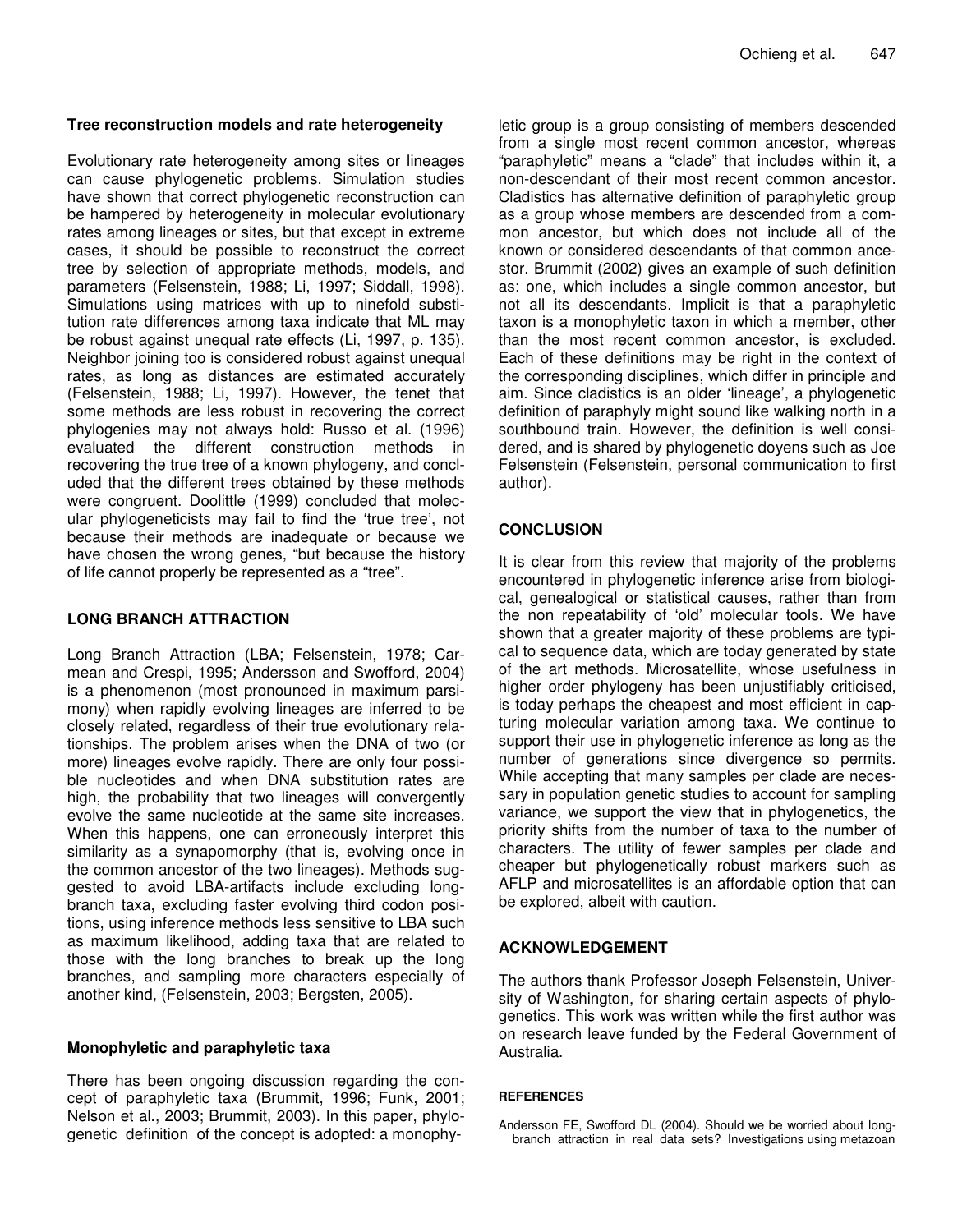18S rDNA. Mol. Phylogenet. Evol. 33:440-451

- Arnheim N (1983). Concerted evolution of multigene families. In: Nei M, Koehn R (eds) Evolution of Genes and Proteins. Sinauer, Sunderland, MA, pp 38-61
- Avise JC (2000). The history and formation of species. Harvard University Press, Cambridge, Massachusets
- Avise JC, Ankney CD, Nelson WS (1990). Mitochondrial gene trees and the evolutionary relationship of mallard and black ducks. Evolution 44:1109-1119
- Bader DA, Moret BME, Vawter L (2001). Industrial applications of highperformance computing for phylogeny reconstruction. Paper presented at Commercial Applications for High-Performance Computing (SPIE01)
- Baldwin BG, Sanderson MJ, Porter MJ, Wojciechowski MF, Campbell CS, Donoghue MJ (1995). The ITS region of nuclear ribosomal DNA: a valuable source of evidence on angiosperm phylogeny. Annals of Misouri Botanic Gardens 82:247-277
- Bergsten J (2005). A review of long-branch attraction. Cladistics 21:163- 193
- Brown JR, Warren PV (1998). Antibiotic discovery: Is it in the genes? Drug Discovery Today 3:564-566
- Bruford MW, Wyne RK (1993). Microsatellites and their application to population genetic studies. Current Opinion in Genetics & Development 3:939-943.
- Brummitt RK (2002). How to chop up a tree. Taxon 51:31-41
- Brummitt RK (2003). Further dogged defence of paraphyletic taxa. Taxon 52:803-804
- Carmean D, Crespi BJ (1995). Do long branches attract flies? Nature 373:666-666
- Cavalli-Sforza LL, Edwards WF (1967). Phylogenetic analysis: models and estimation procedures. Evolution 21:550-570
- Chambers JK, McDonald LE (2000). A G protein-coupled receptor for UDP-glucose. J. Biol. Chem. 275:10767-10771
- Cummings MP, Otto SP, Wakeley L (1995). Sampling properties of DNA sequence data in phylogenetic analyses. Mol. Biol. Evol. 12:814-822
- Cunningham C (1997). Is incongruence between data partitions a reliable predictor of phylogenetic accuracy? Empirically testing an iterative procedure for choosing among phylogenetic methods. Syst. Biol. 46:464-478
- Demastes JW, Remsen Jr. JC (1994). The genus Caryonthraustes (*Cardinalinae*) is not monophyletic. Wilson Bull. 106:733-738
- DeSalle R, Absher R, Amato G (1994). Speciation and phylogenetic resolution. Trends Ecol. Evol. 9:297-298
- Doolittle WF (1999). Phylogenetic classifcation and the universal tree. Science 284:2124-2129
- Dover G (1982). Molecular drive: a cohesive mode of species evolution. Nature 299:111–117
- Dumolin-Lapegue S, Demesure B, Fineschi S, Le Corre V, Petit RJ (1997). Phylogeographic structure of white oaks throughout the European continent. Genetics 146:1475-1487
- Dunning AM, Talmud P, Humphries SE (1988). Errors in the Polymerase Chain Reaction. Nucleic Acids Research 16:10393.
- Efron B (1979). Bootstrap methods: Another look at the jackknife. Ann. Stat. 7:1-26
- Farris JS (1969). A successive approximations approach to character weighting. Syst. Zool. 18:374-385
- Feldman MW, Bergman A, Pollock DD, Goldstein DB (1997). Microsatellite genetic distances with range constraints: Analytical description and problems of estimation. Genetics 29:207-216
- Felsenstein J (1978). Cases in which parsimony or compatibility methods will be positively misleading. Syst. Zool. 27:401-410
- Felsenstein J (1985). Phylogenies and the comparative method. Am Naturalist 125:1-15
- Felsenstein J (1985). Confidence limits on phylogenies: An approach using the bootstrap. Evolution 39:783-791
- Felsenstein J (1988). Phylogenies from molecular sequences: Inference and reliability. Ann. Rev. Genet. 22:521-565
- Felsenstein J (2003). Inferring Phylogenies. Sinauer Associates, Inc., Sunderland, MA
- Futuyma DJ (1998). Evolutionary Biology. Sinauer Assocociates, Sun- derland, Massachusets
- Garza JC, Freimer NB (1996). Homoplasy for size at microsatellite loci in humans and chimpanzees. Genome Res.6:211-217
- Goldstein DB, Pollock DD (1997). Launching Microsatellites: A Review of Mutation Processes and Methods of Phylogenetic Inference. Heredity 88:335-342.
- Goldstein DB, Roemer G, Smith D, Reich DE, Bergman A, Wayne R (1999). The use of microsatellite variation to infer population structure and demographic history in a natural model system. Genetics 151:797-801
- Goldstein DB, Ruiz LA, Cavalli-Sforza LL, Feldman MW (1995). An evaluation of genetic distances for use with microsatellite loci. Genetics 139:463-471
- Goloboff PA (1993). Estimating character weights during tree search. Cladistics 9:83-91
- Griffiths AJF, Wessler SR, Lewontin RC, Gelbart WM, Susuki DT, Miller JH (2005). An introduction to genetic analysis. W.H. Freeman, New York
- Gu X (2001). Maximum-likelihood approach for gene family evolution under functional divergence. Mol. Biol. Evol. 18:453-464
- Hoelzer GA, Melnick DJ (1994). Patterns of speciation and limits to phylogenetic resolution. Trends in Ecology and Evolution 9:104-107
- Kalinowski ST (2005). Do polymorphic loci require large sample sizes to estimate genetic distances? Heredity 94:33-36
- Kim J, Warnow T (1999). Tutorial on phylogenetic tree estimation. 1999. Paper presented at Proceedings of the 7th International Conference on Intelligent Systems for Molecular Biology (ISMB99)
- Kimura M, Crow JF (1964). The number of alleles that can be maintained in a finite population. Genetics 49:725-738
- Kimura M, Ohta T (1978). Stepwise mutation model and distribution of allelic frequencies in a finite population. Proc. Natl. Acad. Sci. USA. 75:2868-2872
- Kluge AG, Farris JS (1969). Quantitative phyletics and the evolution of anurans. Syst. Zool. 18:1-32
- Kuhner MK, Felsenstein J (1994). A simulation comparison of phylogeny algorithms under equal and unequal evolutionary rates. Mol. Biol. Evol. 11:459-468
- Kuhner MK, Felsenstein J (1994). A simulation comparison of phylogeny algorithms under equal and unequal evolutionary rates. Mol. Biol. Evol. 4:406-425
- Li W-H (1997). Molecular Evolution. Sinauer Associates, Sunderland, MA
- Lu Y (2001). Roles of lineage sorting and phylogenetic relationship in the genetic diversity at the self-incompatibility locus of Solanaceae. Heredity 86:195-205
- Maddison WP (1989). Reconstructing character evolution on polytomous cladograms. Cladistics 5:365-377
- Maddison WP (1997). Gene trees in species trees. Syst. Biol. 46:523- 536
- Martins EP (1995). Phylogenies and comparative data, a microevolutionary perspective. Philosophical Transac. Roy. Soc. Lond. 349:85-91.
- McCracken KG, Sorenson. MD (2005). Is Homoplasy or Lineage Sorting the Source of Incongruent mtDNA and Nuclear Gene Trees in the Stiff-Tailed Ducks (Nomonyx-Oxyura)? Syst. Biol. 54:35-55.
- McKinnon GE, Steane DA, Potts BM, Vaillancourt RE (1999). Incongruence between chloroplast and species phylogenies in *Eucalyptus* subgenus *Monocalyptus* (Myrtaceae). Am. J. Bot. 86:1038-1046
- Meacham CA, Estabrook GF (1985). Compatibility methods in systematics. Ann. Rev. Ecol. Syst. 16:431-446
- Nei M (1972). Genetic distance between populations. Am. Naturalist 106:283-292
- Nei M (1978). Estimation of Average Heterozygosity and Genetic Distance from a Small Number of Individuals. Genetics 89:583-590
- Nei M (1987). Mol. Evol. Genet. Columbia University Press, New York
- Nelson G, Murphy DJ, Ladiges PY (2003). Brummitt on paraphyly: a response. Taxonomy 52:295-298
- Pamilo P, nei M (1988). Relationships between gene trees and species trees. Mol. Biol. Evol. 5:568-583
- Parra-O C, Bayly M, Udovicic F, Ladiges P (2006). ETS sequences support the monophyly of the eucalypt genus *Corymbia* (Myrtaceae). Taxon: In press